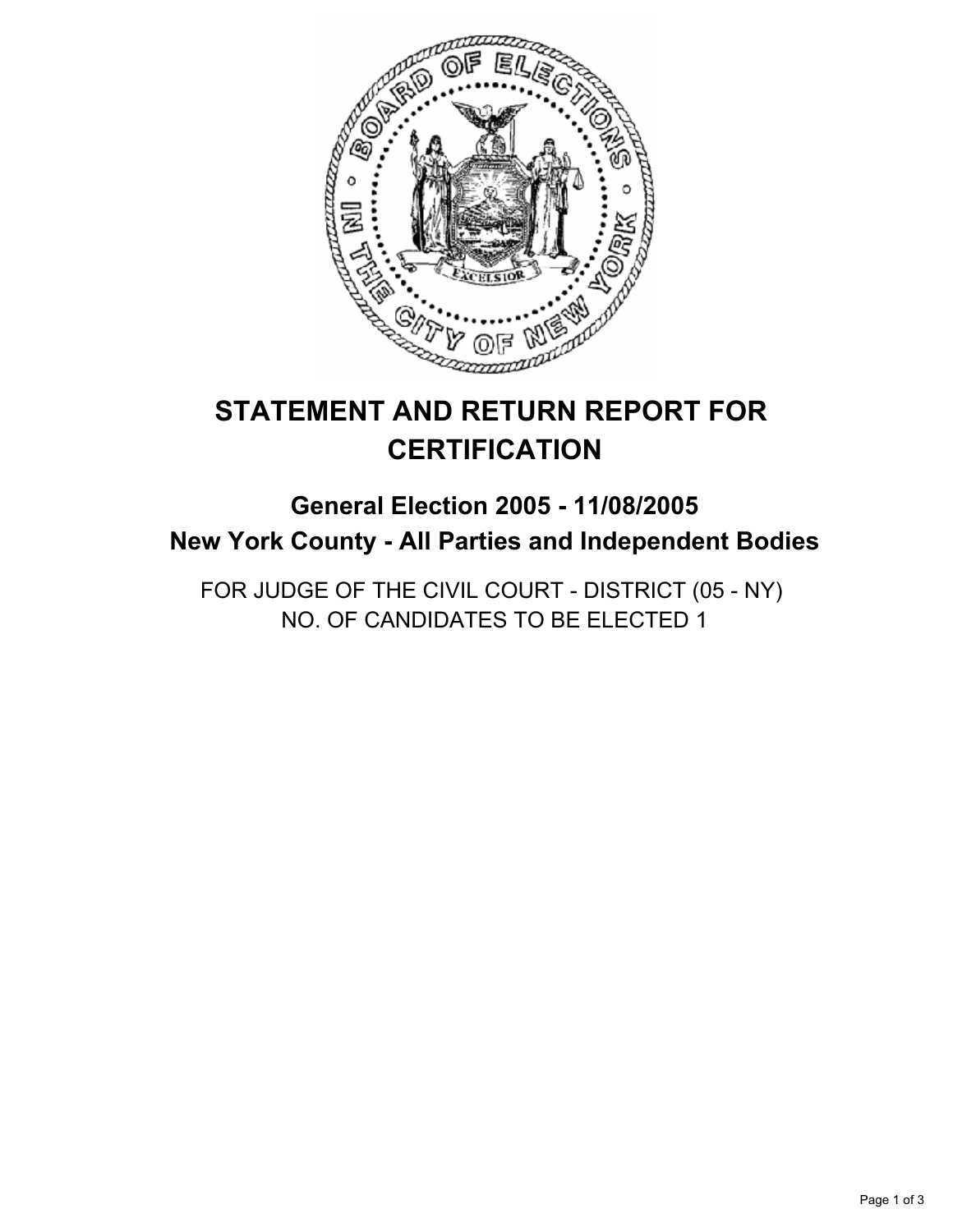

## **ASSEMBLY DISTRICT 67**

| PUBLIC COUNTER                   | 29,310 |
|----------------------------------|--------|
| <b>EMERGENCY</b>                 |        |
| ABSENTEE/MILITARY                | 737    |
| AFFIDAVIT                        | 469    |
| <b>TOTAL BALLOTS</b>             | 30,517 |
| KAREN S SMITH (DEMOCRATIC)       | 18,590 |
| KAREN S SMITH (WORKING FAMILIES) | 1,107  |
| <b>TOTAL VOTES</b>               | 19,697 |
| <b>UNRECORDED</b>                | 10.820 |

#### **ASSEMBLY DISTRICT 69**

| <b>PUBLIC COUNTER</b>            | 22,703 |  |
|----------------------------------|--------|--|
| <b>EMERGENCY</b>                 | 12     |  |
| ABSENTEE/MILITARY                | 402    |  |
| <b>AFFIDAVIT</b>                 | 340    |  |
| <b>TOTAL BALLOTS</b>             | 23,457 |  |
| KAREN S SMITH (DEMOCRATIC)       | 13,626 |  |
| KAREN S SMITH (WORKING FAMILIES) | 1,181  |  |
| FELIPE LUCIANO (WRITE-IN)        |        |  |
| ROBERT JACKSON (WRITE-IN)        |        |  |
| <b>TOTAL VOTES</b>               | 14,809 |  |
| <b>UNRECORDED</b>                | 8.648  |  |

#### **ASSEMBLY DISTRICT 75**

| PUBLIC COUNTER                   | 1,309 |
|----------------------------------|-------|
| <b>EMERGENCY</b>                 | 0     |
| ABSENTEE/MILITARY                | 39    |
| AFFIDAVIT                        | 12    |
| <b>TOTAL BALLOTS</b>             | 1,360 |
| KAREN S SMITH (DEMOCRATIC)       | 806   |
| KAREN S SMITH (WORKING FAMILIES) | 42    |
| <b>TOTAL VOTES</b>               | 848   |
| <b>UNRECORDED</b>                | 512   |